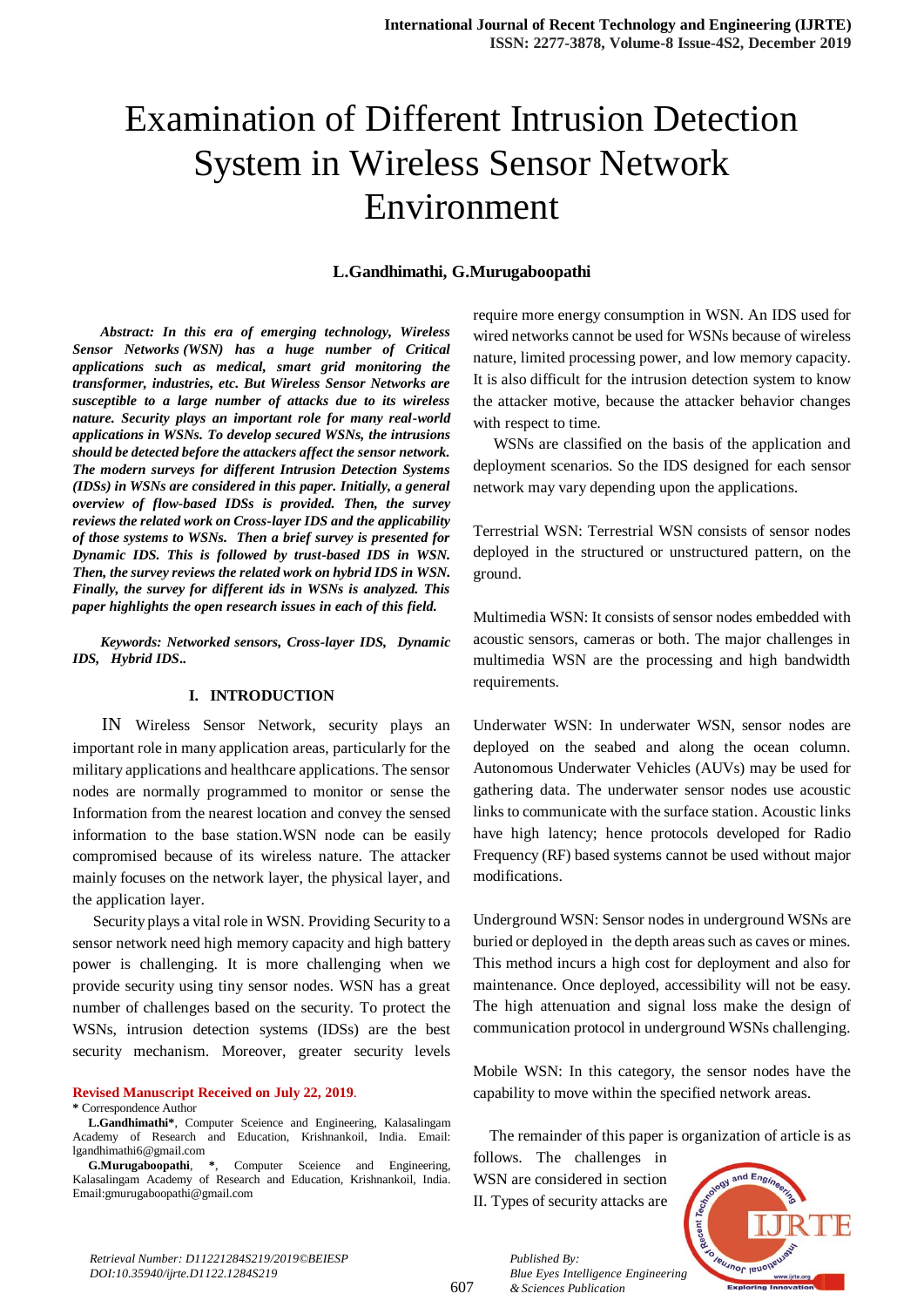presented in section III.Network Model and assumptions are considered in section IV. Section V presents taxonomy for the IDS Classification. Section VI concludes this paper.

# **II. CHALLENGES IN WSN**

There are some technical challenges in WSN. Ad hoc deployment:

 In some cases, the sensors may be dropped from an air vehicle in the areas where human involvement is a difficult task (H. Wang X et al., 2007). In such cases, the sensors itself identify their positions and create a network connection with other nodes.

Unwatched operation: The large-scale deployments and the area of deployments make the network away from human involvement. In such cases, the sensors identify their positions and create a needed network. Otherwise, the energy of the node is wasted without doing any useful operations.

Untethered: The communication cost is high when compared to processing cost in WSN. Moreover, the nodes are also not connected to any power head. So, data transfer is minimized.

Network Failure: Network failures can occur due to many reasons such as the failure of a node, irregular radio connectivity, link failure and so on. Node failures occur due to many reasons such as component failure, node destruction by an external event, or when a sudden battery level depletion occurs. Network partition occurs due to link failure.

Dynamic changes: Failure of nodes and addition of extra nodes occurs in WSN. So, the connectivity should be maintained at every point of time.

# **Basic requirements in WSNs**

- Low Power Consumption
- Highly secure
- Ease of use
- Scalability
- Responsiveness
- Bi-Directional Communication
- Reliability

 Basically, WSNs suffered from various types of attacks, including Sybil attacks, Wormhole attack, DOS attack, selective forwarding attacks, and sinkhole attack. Because of its transmission medium and its deployment in the open environment, it is very difficult for solving all security issues by using prevention method alone.

So the detection method plays an important role. The intruder should be detected before it affects the environment. Some examples of intrusion are:

- Guessing and cracking credit card numbers
- Tunnelling the valuable information to the attacker

 The most important step in efficient WSN design is to optimally place the sensor nodes in order to meet the desire coverage and connectivity.

# **III.TYPES OF SECURITY ATTACKS IN WSN**

 Generally, sensor network s attack can be categorized into the following:

Active versus passive attacks: Active attack involves doing some alterations in the information stream, where as passive attacks involve just eavesdropping the packets traded within a network.

Outsider versus insider attacks: Outsider attacks are threats that create an attack from nodes that are outside of the WSN. Insider attacks happen when genuine nodes do some unauthorized activity in WSN.

Mote class versus laptop-class attacks: In former case, an adversary damages the functionality of a WSN by making use of a few nodes having similar abilities. In later-case, the attacker can make use of more powerful devices such as a laptop to attack a WSN.

Hansman and Hunt (2005) proposed first dimension of the attack taxonomy

Some of the following types of attacks are

Table 1: Attack Types

| Category         | Subcategories           |  |
|------------------|-------------------------|--|
| Viruses          | Boot sector virus       |  |
|                  | Web scripting virus     |  |
| Worms            | Email Worms             |  |
|                  | Internet Worms          |  |
| Buffer overflows | Stack based             |  |
|                  | Heap based              |  |
| DoS attacks      | <b>UDP Flood</b>        |  |
|                  | IP Fragmentation attack |  |
|                  | <b>HTTP Flood</b>       |  |
| Network attacks  | Browse hijacker         |  |
|                  | Malware Attacks         |  |
|                  | Web attacks             |  |
| Password attacks | <b>Brute</b> force      |  |
|                  | Key loggers             |  |

Denial of Service (DOS) attack – Here, any type of intentional activity that can destroy the network resources and also will not allow the legitimate user to access the resources.

*Published By:*

*& Sciences Publication* 



608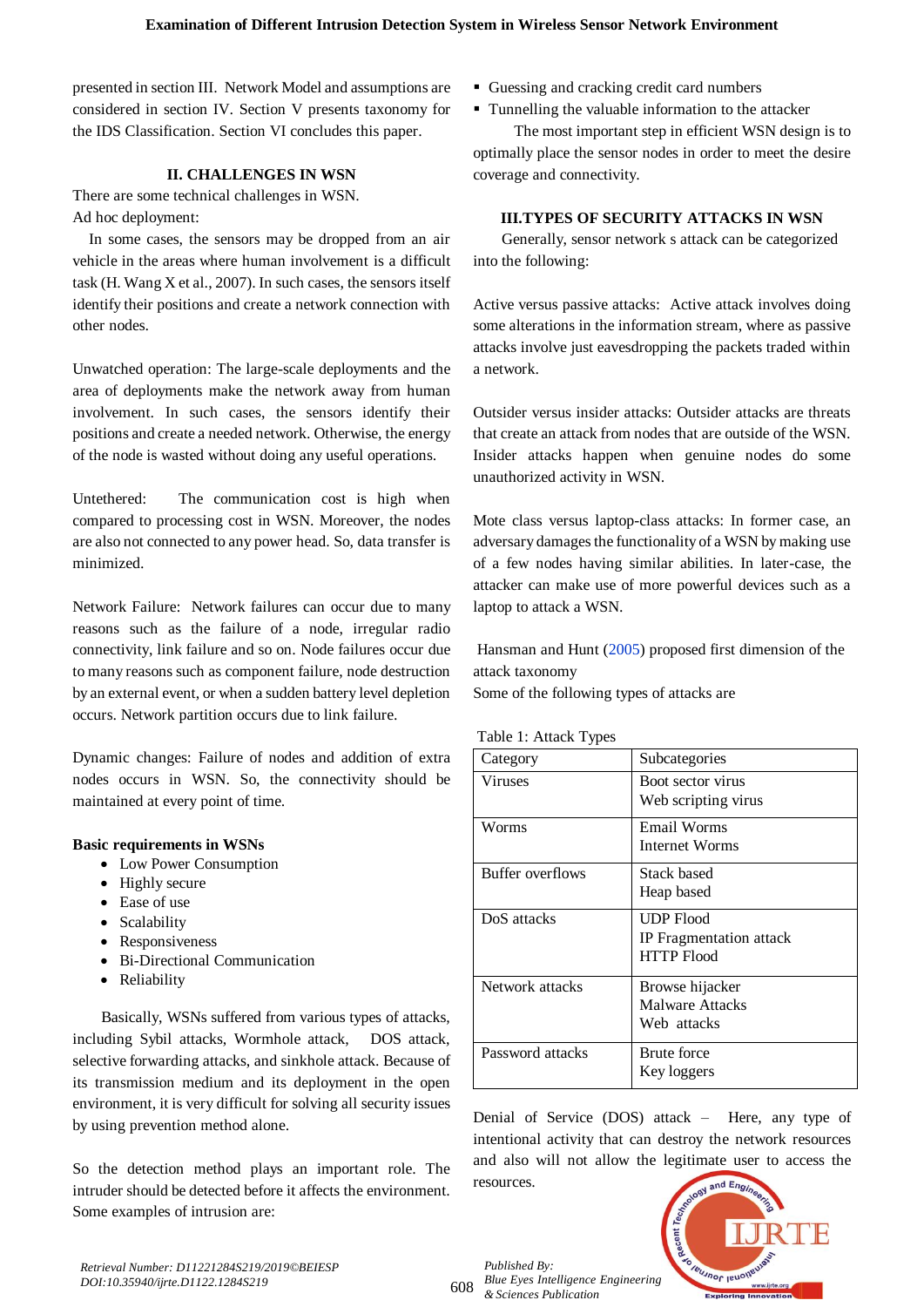Clone attack – The clone attack also known as node replication attack. Here, the attacker copies the cryptographic information of another node.

Sinkhole attack – In this attack, an attacker forges the routing information to their neighboring nodes, which look more attractive in the network.

Sybil attack – Here a single node presented itself to many nodes with multiple spoofed identifications of any network or MAC addresses.

Wormhole attack – The wormhole attack involved in more than one malicious node. The attacker receives data packets from one location to another location through the tunnel known as wormhole link. Once the wormhole link is established, an attacker captures the wireless transmission through the wormhole link.

Flooding attack – Generally, this attack generated a large volume of traffic, which prevents the valid user from accessing services.

Tampering attack  $-$  In this attack, an attacker extracts the sensitive information like keys or password etc.

Man in the middle attack  $-$  It is an eavesdropping attack in which an attacker establishes an independent connection between the nodes with victims.

Eavesdropping attack  $-$  In Eavesdropping, the attacker secretly overhears confidential information in an unauthorized way in private network.

Selective forwarding attack –In this, the attacker, selectively dropped the data packets coming from a group of nodes or particular node. Another name for this attack is grayhole attack.

 The main intention of this work has to provide more security for WSN by analyzing the issues present in the network. The main aim of the IDS is to identify the attackers. In some case, if every sensor takes part in the detection operation then intrusion detection process is not energy efficient. To operate IDS in a successful way for a long duration of time, energy saving is needed and this can be achieved by using dynamic management. Dynamic management minimize the energy drain for the sensor networks by making some set of nodes is active while another set is allowing them to sleep. In this case, some nodes are scheduled to wake up while the remaining nodes are put in the sleep state.

 Some of the detection techniques focus on known attacks while the other detection techniques focus on unknown attacks. Known and unknown attacks are easily identified by signature based and anomaly-based intrusion detection system respectively. In some case, even if an attacker is not able to find an attack, he may be able to get some new capabilities from the attack.

 A hierarchical based intrusion detection system may involve three levels of detection. Initially node level detection, followed by cluster-level detection, and then sink-level detection. In node-level detection, the nodes are responsible for the detection process. Here, individual node periodically samples the event and sends to the particular cluster head. In Cluster-level detection, the cluster head is responsible for the detection process and collaborative data is maintained for the detection process. In order to improve the detection performance and decrease the false positive rate by cooperatively detect an attack using multiple nodes. In sink-level detection, the base station is responsible for the detection process. The spatial and temporal correlation can be used to improve the reliability of detection process. Intrusion detection in wireless sensor network consumes high energy for the detection process. In addition to that, we can select the intrusion detection features from network characteristics such as number of packet send, number of packed received and dropping ratio of nodes, energy level, the routing information, type of the packet, the energy needed, and packet length.

Many intrusion detection systems are available in the market, but choosing the best intrusion detection system for an organization is a difficult task. The best intrusion detection system will be chosen based on the detection rate. The Detection rate can be calculated using the following formula

$$
Detection rate = \frac{Detected Attack}{Total No of Attack} * 100
$$

 It is very important to locate the position of the sensor node. In general, Intrusion detection techniques can be categorized into different ways: misuse based, anomaly-based, and trust-based. Combination of signature-based detection techniques and anomaly- based detection techniques achieve more detection rates and less false positive rate.

 Snort is an open-source IDS where its databases are freely accessible and maintained by online. Snort has rules for the header as well as to the packet payload that allows the analysis to be carried out. Based on the predefined rules the packets are filtered. Snort is one of the light-weight NIDS.

# **IV. NETWORK MODELS AND ASSUMPTIONS**

# A.BASED ON STATES WITH TRANSITIONS

 The nodes in Sensor Networks are classified into

*& Sciences Publication* 

*Published By:*

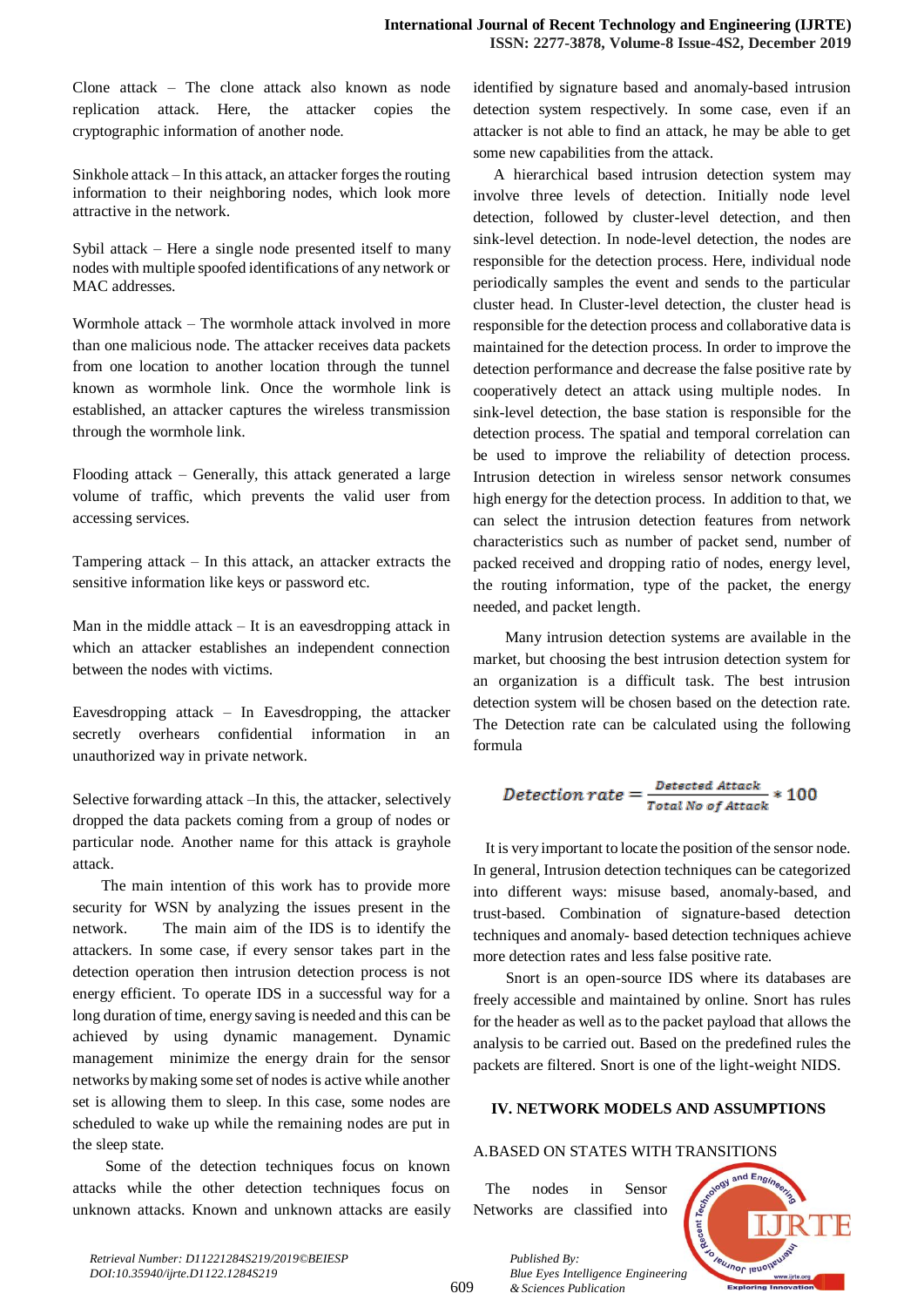three states based on energy consumption. They are ideal, monitoring and active states. In the ideal state the nodes are in sleeping stage and there is less energy consumption, whereas in the monitoring state consume more energy than ideal state because the nodes observe the activities of other node and delivering the data to the destination at a regular interval of time. The highest energy is consumed by active state when compared to ideal and monitoring states, because huge amount of data are transmitted in active state.

#### B. TYPES OF DATA TRANSMISSION TO SINK

 The sensed data of a nodes transmitted to the sink node can be classified into four types. They are continuous model, request-reply, event-driven model, and edge-trigger model. In continuous model, the sensors node delivers the sensed data continuously at a pre-defined rate. In the event-driven model, the sensed data are delivered immediately to the sink, when abnormal or irregular events happen in the network. Edge-trigger model observes the data and informs to the base station when it crosses the edges or boundary. In request-reply model, based on sink requirement the sensor node reply to sink.

## C. INTRUDER BEHAVIOUR PATTERNS

 One of the behaviors of the intruders is the continuous shifting of their states. The attack that originated from outside the organization is known as intrusions while the attack that occurs inside the organization known as misuse.

 The main aim of the malicious node is to break the functionality of WSN. Based on an assumption the malicious node can perform the following attacks:

*Packet dropping attacks*: In this, the malicious node can drop the packets while forwarding the packets to the base station.

*Data modification attacks*: The attacker can perform some modification on the data to corrupt the data packet.

## D. PERFORMANCE EVALUATION CRITERIA

True positive (TP): This represents the number of normal records that are correctly classified.

True negative (TN): Here the number of abnormal records that are correctly classified.

False positive (FP): False positive incorrectly predicted the normal activities as abnormal.

False negative (FN): In this the events are not marked as intruder by the detection method even though the attack exists.

 The accuracy can be calculated using the following formula:

$$
Accuracy = \frac{TP + TN}{TP + FN + FP + TN}
$$

Table 2: Confusion matrix

| Actual value | Predicted value       |                |  |
|--------------|-----------------------|----------------|--|
|              | $Normal(+)$           | Abnormal(-)    |  |
| $Normal(+)$  | <b>True Positive</b>  | False Negative |  |
| Abnormal(-)  | <b>False Positive</b> | True Negative  |  |

 There are two important terms that need to be considered in intrusion detection systems – false positives and false negatives.

 The false positive indicates normal nodes recognized as malicious nodes (MN). The false positive rate is defined as the percentage of nodes incorrectly detected as malicious node, when the node is not malicious.

False positive rate = 
$$
\frac{No \text{ of Normal node recognized as MN}}{No \text{ of Whole normal nodes}}
$$

The false negative malicious nodes is recognized as normal nodes, and the false negative rate is defined as the percentage of malicious nodes recognized as normal nodes to the total number of malicious nodes.

False negative rate = 
$$
\frac{No \text{ of MN recognized as normal node}}{\text{Total number of malicious node}}
$$

 For the best intrusion detection system, we need to reduce the false positive rate as well as false negative rate.

## **V. IDS CLASSIFICATIONS**

 The IDS is classified based on the layers of OSI model, mobility, flow based, Trust model and hybrid model. Different ids classification is shown in fig.1



*Retrieval Number: D11221284S219/2019©BEIESP DOI:10.35940/ijrte.D1122.1284S219*

610 *Blue Eyes Intelligence Engineering & Sciences Publication* 

*Published By:*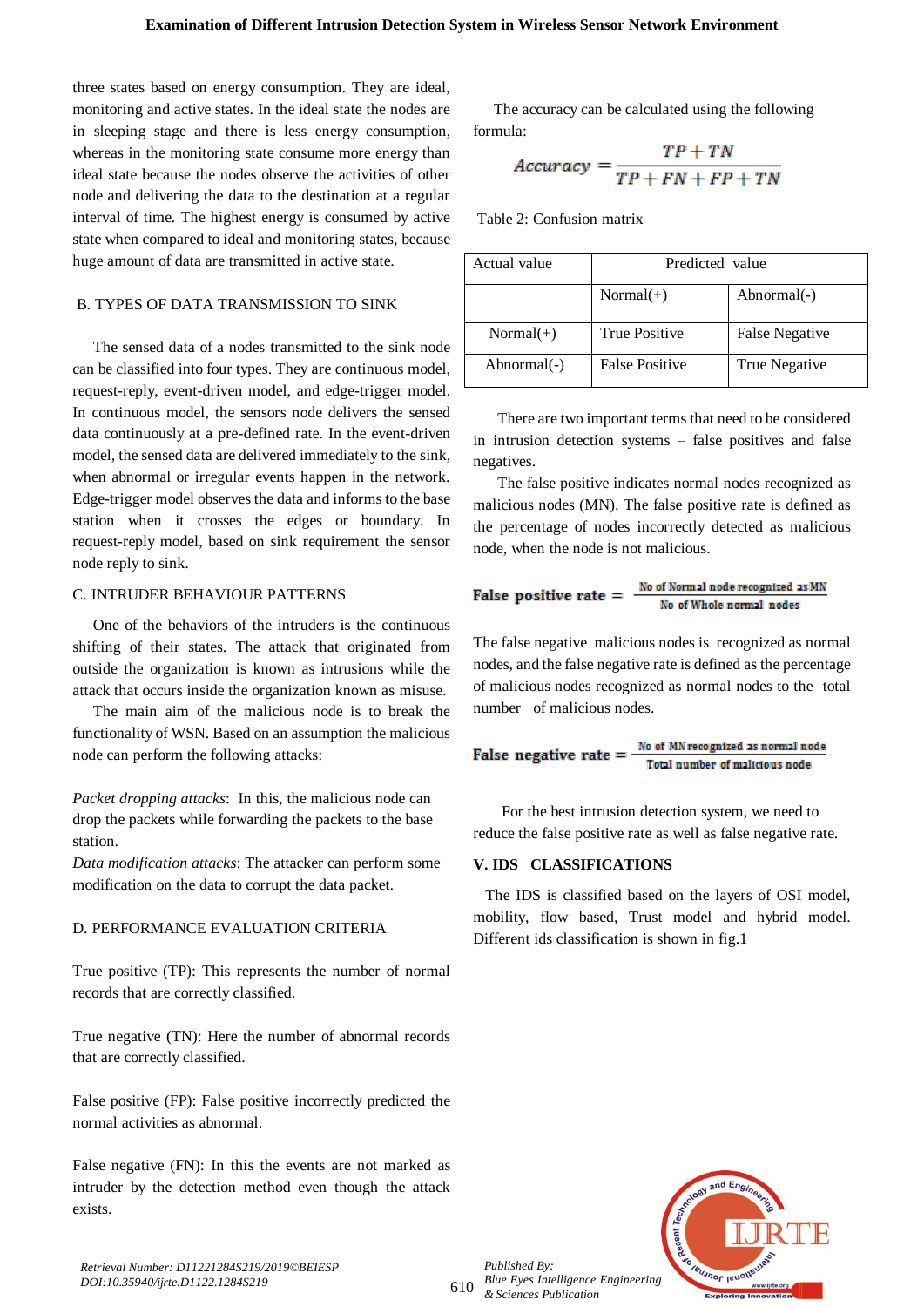#### **International Journal of Recent Technology and Engineering (IJRTE) ISSN: 2277-3878, Volume-8 Issue-4S2, December 2019**

• Known location or unknown location.



 *Fig.1.IDS classifications*

# ACTIVE-BASED AND PASSIVE-BASED IDS

 Active IDS are otherwise known as an intrusion prevention system — the configuration of IPS is designed in such a way that automatically block suspected attack in advance without using any human intervention. A passive IDS is configured in such a way that monitor analyzes network traffic activity and alert only if it detects an attack.

## HOST-BASED IDS AND NETWORK-BASED IDS

The host-based IDS examine the activities of the particular host on which it is installed. It also collects and analyzes information on the host system.

# **Drawbacks of HIDS**

- $\triangleright$  HIDS disables the IDS after the system is compromised.
- $\triangleright$  It is difficult to analyze the intrusion on internet computer.

Network-Based IDS: It has a network sensor with a Network Interface Card (NIC). Network-based IDS operate on the network level and analyze the network traffic.

# KNOWLEDGE-BASED AND BEHAVIOUR-BASED IDS

 A Knowledge-based IDS references the previous known attack profiles database to identify an attack. A behavior based IDS make a reference with baseline profile of normal activities to identify an attack. Deviations from this baseline profile generate an alarm. Node deployment plays an immense role in intrusion detection. Heterogeneous WSNs comprise sensor nodes with dissimilar computing power and sensing range.

Based on the types of node deployment, the WSN can be classified into different types

The types of nodes are:

• Static or moving.

• Sensors of homogenous or heterogeneous.

Based on the number of sensors participated in the deployment process, the sensor network problem will be considered.

o Sensor problems with one sensor

 The problem in one sensor is due to node death caused by power battery discharge (Szewczyk et al., 2004).

## o Link problems in between two sensors

 The problem in two sensors is link failure or network congestion due to huge traffic bursts

(Szewcyk Mainwaring et al., 2004), and also the presence of asymmetric links.

o Path problems more than three sensors

 The different path leads routing loops and also weak path to sink will create such kind of failures.

o Based on Layers and Mobility of IDS

In addition to the above classification technique,

IDS can be classified based on the layers used for detection purpose and also deals with the mobility of the nodes used for the detection process.

## **Flow-Based IDS**

 Based on traffic monitoring and statistical methods the attacks are analyzed. Fabrizio Angiulli, et al [1] proposes intrusion detection technique for monitor the application traffic and raising alerts when intrusions are identified. In flow-based intrusion detection system inspects only the packet header without checking the payload of the packet and IP flow records. So the attack hidden in packet payload cannot be identified using flow-based intrusion detection systems. Here IP flow records are given as input and it checks whether the flow of traffic is normal or misbehavior. (Sperotto and Pras, 2011). Muhammad Fahad Umer et al [7] proposes two-stages of flow-based intrusion detection model. The first stage separates malicious flows from normal flow in the network. But it cannot detect specific type of attack using malicious flows. So, these malicious flows need a human intervention to detect the specific type of attack and corrective actions during the second stage. John a Clark et al [8] propose the deployment problem of IDS in WSN. Three basic issues to be considered in placing IDS first placement configuration problem next total attackers finally resources consumption. IDS are placed in areas where more amounts of attackers can be easily found out without wasting energy resources. Identical IDS is placed, each IDS is responsible for the particular attack. Activation and deactivation of IDS in the network is user dependent. Placement configuration

problem is taken as a major factor (issue) and various algorithms like local search



*Published By: Blue Eyes Intelligence Engineering & Sciences Publication*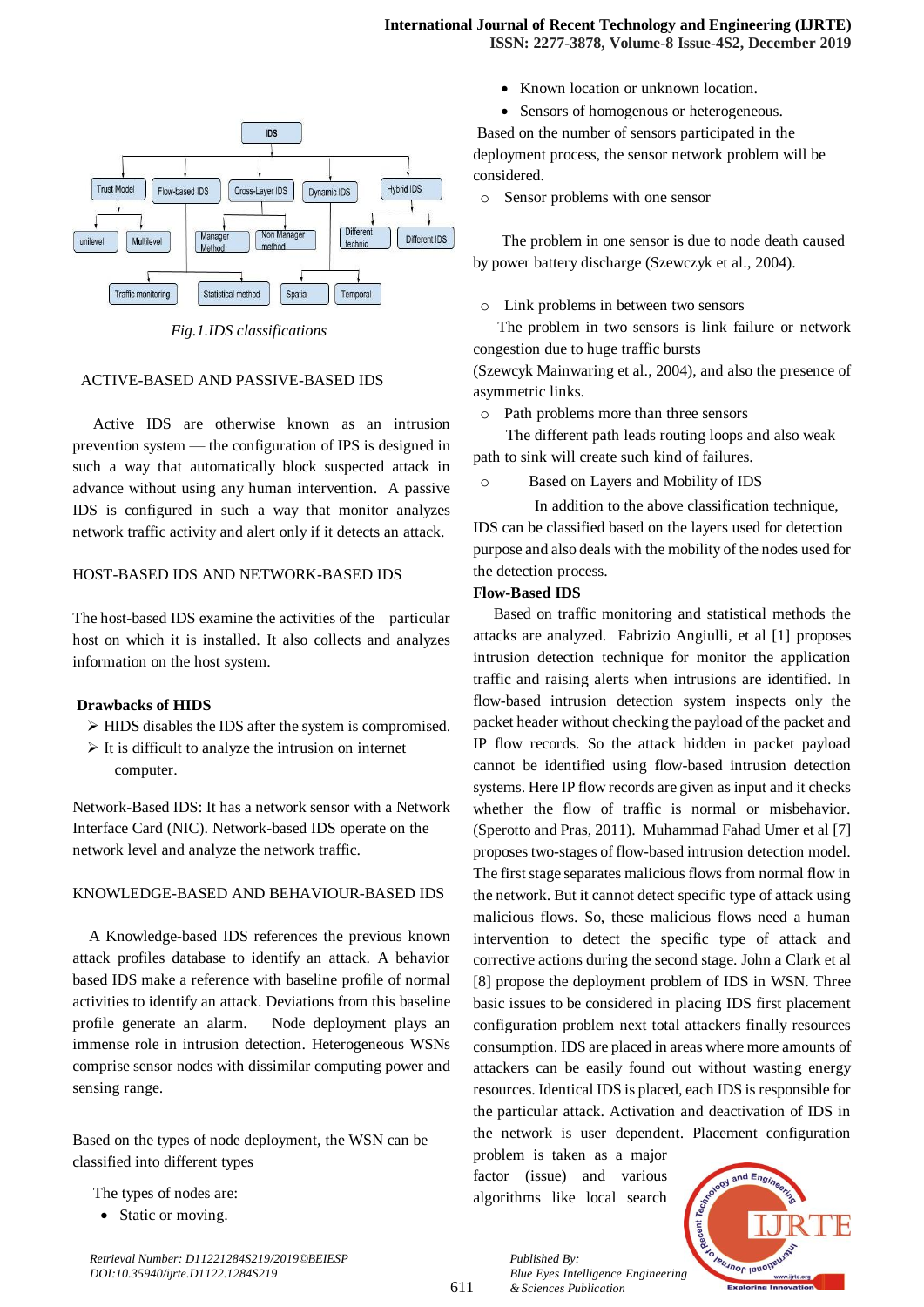algorithm are being proposed to find an optimal solution for the practical application. This analysis is general and it is applicable to any WSN. Amin Hassanzadeh, et al [9], proposed to decentralize the architecture. A solution in which a base station has knowledge about network and security requirement of all nodes, the node which does intrusion detection is denoted as monitor nodes, or co-operators or aggregators or cluster head. The network is organized as a set of cluster tree and each running is distributed as local IDS. D.K.Singh, et al [10], proposed the hierarchical network model. Each cluster head is responsible for monitoring its members. The CH collects information from all its member node. Yating Wang, et al [11] proposes an intrusion detection using the code attestation technique for detecting the attacker node. Energy consumption is high when the code attestation happens frequently. If the code attestation is not done frequent, then attacker may not detect an attack in time. Guorui Li, Jingsha He, Yingfang Fu[12], propose a distributed group-based intrusion detection scheme that meet all the requirements such as efficient, lightweight and flexible intrusion detection algorithm. Here the sensor network is partitioned into many groups and each group is physically closed to each other group and all groups have the same sensing capability. In Group-based intrusion detection, the sensor nodes are grouped and running the group based intrusion detection algorithm in each group. The sensor nodes which are spatially close to each other has the similar behavior. If some sensor node finds different behavior in the same group, that node will be isolate from the group in order to keep the secure network.

#### **Cross-Layer IDS**

 The existing Intrusion detection system focuses on single layer of WSN without considering other layers. For example, the network layer agent can detect few types of attacks in that particular layer only (e.g., routing attacks like sinkhole attack, Sybil attack) and will not detect an attacks coming from other layers such as Physical layer (e.g., Jamming attack). But, the cross-layer IDS have the capability to detect most of the attacks coming from different layers in the OSI model. Also, the performance of the overall architecture of a standardized layer protocol stacks is limited, due to lack of coordination among layers. The cross-layer design should maintain the functionalities of traditional layer but it will allow the layers to coordinate with each other to perform joint optimization of protocols across different layers. There is a close cooperation between the layers which lead to the optimization of the cross-layer functionalities. Based on the sharing of information the cross-layer structure can be classified into two types. They are manager method and non-manager method. In manger method, function of the protocol is changed, but does not change structure of TCP/IP

model. It shares the data with some or all of the layers. In the non-manager method, any two layers can be communicated directly. Boubiche and Bellamy [13] proposed IDS system maintained the traditional layered architecture using an agent for communication in Cross-Layer Intrusion Detection. The main advantage of this method included a free access to all the layers and decision making was more efficient when compared to a single layer Williams Horton [14] proposed an algorithm in this each protocol layer perform the function to improve the intrusion detection performance using bio-inspired evolutionary approach. John Felix Charles Joseph, et al, [23] proposes a method with reduced feature set and high detection accuracy by correlating one or more features from different layers to a particular MAC layer feature. Lucas D.P Mendes, et al [16] provided the solution to the challenges faced by the WSN applications using cross-layer approach. The optimization techniques used in this approach have been proven as an efficient method to solve the problem faced by WSN. L.Gandhimathi et al [15] proposed intrusion detection by correlating cross layer features and using mobile agent to detect multiple attacks in WSNs.

#### **Dynamic IDS**

 The existing researches have focused mainly on the stationary sink as well as stationary node based WSN. So, the intruder across the region is to be detected easily by the intrusion detection techniques. But recently most of the real-time applications are based on the mobile sink and mobile nodes. So, the existing detection techniques are not suitable for dynamic networks. Applying IDS for mobile nodes or dynamic change of network environment with respect to topology is a challenging task. Spatial correlation and temporal correlation can be used to identify mobile intruder, based on change of location and time interval. So, auto-configurability and scalability of IDS should be applied for dynamic change of network topology. Introducing mobility in WSN helps to improve connectivity, coverage, reliability, reduction in deployment cost, energy efficiency, etc. Mobile WSN is used to improve the QOS of the existing terrestrial WSN. The motive of dynamic IDS is to improve the performance of existing terrestrial network using mobile sensor nodes. Mobile nodes can relocate the position for improving the connectivity and coverage of WSN. The energy consumption can be reduced in the sensor network by using mobile node.

 The ongoing communications are affected in dynamic topology due to frequent link failure. In a static sensor network, the node position is fixed while in a mobile node, the location information needs to be frequently updated.

Mobile WSN needs frequent neighbor discovery and fast



*Retrieval Number: D11221284S219/2019©BEIESP DOI:10.35940/ijrte.D1122.1284S219*

612 *Published By: Blue Eyes Intelligence Engineering & Sciences Publication*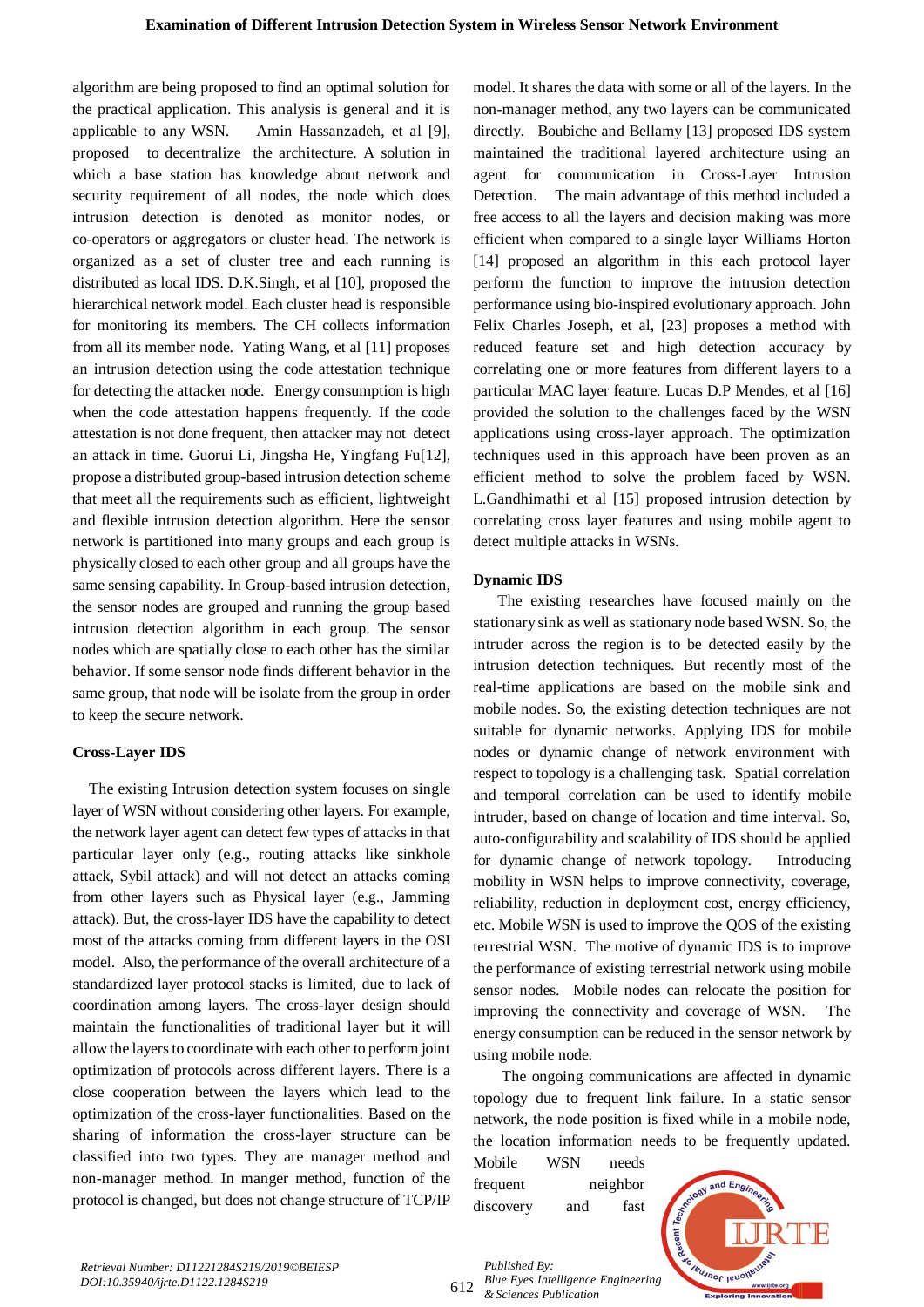localization; hence the amount of control overhead is high, as compared to static WSNs. Even though the time critical application such as event monitoring application, the need for sensing the entire area with stationary nodes may not be efficient and economical. If we make all the node as in dynamic nature then the interference is high. So, the alternate way is to monitor the area with several static sensors and few mobile sensors that can collaborate in order to improve the network performance to detect or to perform certain action as fast as possible. Michael Riecker, et al [5] proposed a lightweight, energy efficient system, which makes the system in energy efficient way, by using the mobile agent to detect intrusion with less energy consumption of the sensor node. Sina Hamedheidari, et al [6] proposed new approach based on mobile agents. Here the mobile agent has to inform the message only to the valid nodes. So that the valid node will not listen the traffics generated by malicious nodes. By this way, the sinkhole attacks can be detected using mobile agents. Jiming Chen et al [17] have proposed the Mobile target detection method and also develop the theory of circle graph method for a significant application in WSNs. Jun-Won Ho, et al [18], in their paper; the authors proposed a technique called Distributed Sequential Probability Ratio Test (SPRT) method to detect the mobile malicious node in static sensor network. Nodes in sensor networks are fixed in their position after deployment. However, an attacker who compromised some set of nodes need not be in the same location all the time. The attacker may move his compromised nodes to multiple locations in the network. The source of attacks can be easily found by this method.

# **Hybrid IDS**

 Hybrid IDS combines misuse IDS and anomaly-based IDS. In order to improve the performance the hybrid ids combines different technique or different ids. The hybrid optimization technique is proposed for both deployment and routing of nodes in wireless sensor networks. Also this technique uses the fuzzy logic concept for determining the position of each nodes and it uses the particle swarm optimization technique to deploy and route the nodes in the bounded region. The objectives are: a) To deploy and route the nodes b) To avoid the collision in wireless sensor networks c) To activate Asynchronous Sleep and Wake-up Procedure. The main advantage of the hybrid optimization technique increases the network coverage faster than the other algorithm.

 Safa Otoum, et al [3] has proposed hybrid architecture to detect both the unknown and known attacks. Here the unknown attacks are detected by anomaly detection method such as Enhanced Density –Based spatial clustering of application with noise whereas the known attacks are detected by the signature detection method such as Random Forest methods. Ziwen Sun, Yimin Xu, et al[2] proposed the

V-detector algorithm for Wireless Sensor Networks (WSN) for the best intrusion detection using memory detector set and mature detector set are the two kinds of detector used to detect the intruder effectively and reduction in data storage space and computation cost. Chenghua Tang, et al, [4] proposed hierarchy based anomaly intrusion detection model here the genetic algorithm based fuzzy c-means with the SVM method to improve the effectiveness of intrusion detection system.

# **Trust-Based IDS**

Trust management can be applied in WSNs to reduce the power of the compromised sensor node that injects malicious data in the sensor network. Trust-based IDS can be classified into two types. They are single level trust and multilevel trust. Raja Waseem Anwar, et al [19] proposed new protocol known as Trust Aware Wireless Routing Protocol (TAWRP).Here the optimal routes are established with trusted node for minimize the packet loss while forwarding the packet to the destination and isolate the malicious node from the network. According to Mohsen Salehi , et al[20], each node calculates the trust values of neighbour node initially and according to these values the data are exchanged with its neighbour nodes, then from each cluster, a node whose trust is greater than a threshold value can be selected as cluster members. Then using the fuzzy logic a node with the most trusted neighbors and desirable energy level is designated as a cluster head. The proposed system greatly improves security and prevents trustless and malicious nodes from becoming the cluster head. Zhi Hu, et al [21] analyzed the attacks and designed the dynamic time window for the distributed trust model with the detection of direct trust and indirect trust. Here, only trusted nodes are considered and constructed the trusted tree, which is based on the path quality of nodes which is used as the gradient for routing.



*Retrieval Number: D11221284S219/2019©BEIESP DOI:10.35940/ijrte.D1122.1284S219*

*Published By:*

*& Sciences Publication*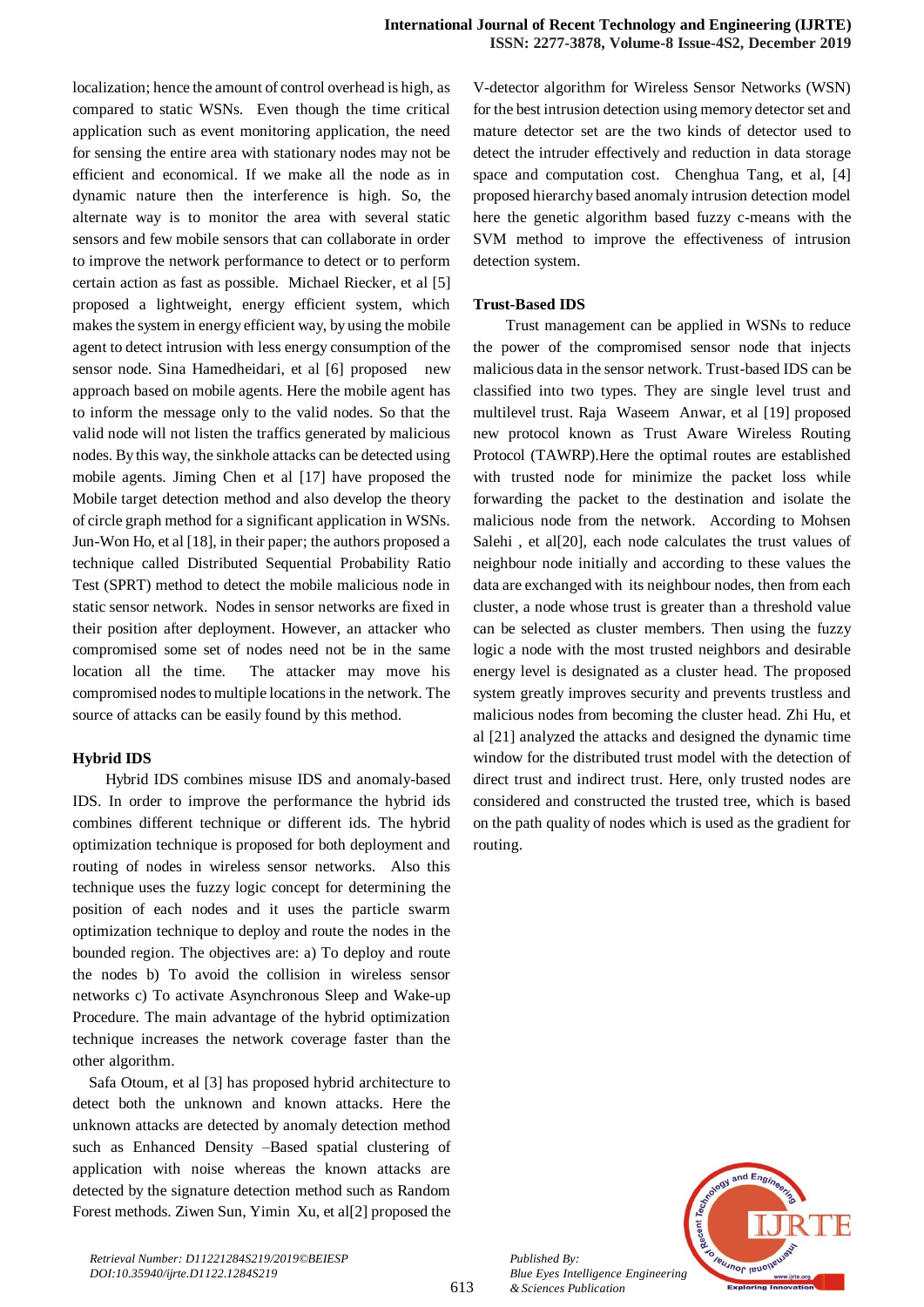*Table 3: Comparative analysis of different IDS*

| <b>IDS Types</b>          | <b>Technique</b>                                                                                                                        | <b>Description</b>                                                                                                                                                      | <b>Advantages</b>                                                                                                     | <b>Disadvantages</b>                                                                                                                                                                                                                  |
|---------------------------|-----------------------------------------------------------------------------------------------------------------------------------------|-------------------------------------------------------------------------------------------------------------------------------------------------------------------------|-----------------------------------------------------------------------------------------------------------------------|---------------------------------------------------------------------------------------------------------------------------------------------------------------------------------------------------------------------------------------|
| Flow-Based<br><b>IDS</b>  | One class-SVM based<br>model[1]                                                                                                         | Flow-based<br>intrusion<br>detection systems, analyze<br>the flow of traffic as normal<br>or abnormal, based on IP<br>flow records.                                     | It only inspects the<br>packet header. so time<br>taken is less                                                       | Flow-based techniques<br>Consider only the<br>packet header and Not<br>able to detect the<br>attacks hidden in the<br>packet payload cannot<br>be detected and the<br>accuracy is less when<br>compared to<br>packet-based detection. |
|                           | Bio-inspired evolutionary<br>computational method [16]                                                                                  | Intrusion detection<br>performances are improved<br>using the embedded<br>function, genetic algorithm<br>and ant colony<br>optimization and<br>trust-based model.       | Improves overall IDS<br>performance instead<br>of assigning detection<br>performance in only<br>one layer's function. | Extra overhead by<br>considering and<br>collecting information<br>from different layers<br>using bio-inspired<br>method.                                                                                                              |
| Cross-layer<br><b>IDS</b> | Low Energy Self-Organising<br>Protocol(LESOP) [22]                                                                                      | Here the interaction<br>between the Application<br>layer and MAC layer are<br>directly exploited.                                                                       | In order to simplify<br>the protocol stack<br>the few layers are<br>excluded in LESOP                                 | The performance of the<br>overall architecture of a<br>standardized layer<br>protocol stacks is<br>limited, due to lack of<br>coordination among<br>layers.                                                                           |
| Dynamic IDS               | Distributed Sequential<br>Probability Ratio Test (SPRT)<br>scheme [18]                                                                  | If the attacker moves his<br>compromised nodes to<br>several locations in the<br>network, he can escape<br>from the location where the<br>source of attacks is created. | Able to detect the<br>mobile malicious<br>node using this SPRT<br>scheme.                                             | Detection processes are<br>done locally.                                                                                                                                                                                              |
| Trust-based<br><b>IDS</b> | <b>Trust Aware Wireless Routing</b><br>Protocol (TAWRP)<br>scheme[19]                                                                   | In TAWRP, optimal path<br>is established using trusted<br>nodes and effectively<br>forwards the packet from<br>source to destination.                                   | TAWR achieved high<br>packet delivery ratio<br>when<br>compared to<br>other<br>trust<br>based<br>protocol.            | Routing overhead is<br>high when the number<br>malicious<br>of<br>nodes<br>increases.                                                                                                                                                 |
| Hybrid-IDS                | Random Forest (RF) methods<br>and Enhanced Density-Based<br>Spatial Clustering of<br>Applications with Noise<br>$(E\text{-}DBSCAN)$ [3] | Hybrid architecture to<br>detect both the unknown<br>and known attacks.                                                                                                 | RF and E-DBSCAN<br>method has a high<br>possibility to detect<br>both<br>known<br>and<br>unknown attacks              | This method is time<br>consuming process,<br>because of checks<br>anomalies behavior and<br>also analyzes the<br>signatures pattern.                                                                                                  |



614 *Published By: Blue Eyes Intelligence Engineering & Sciences Publication*